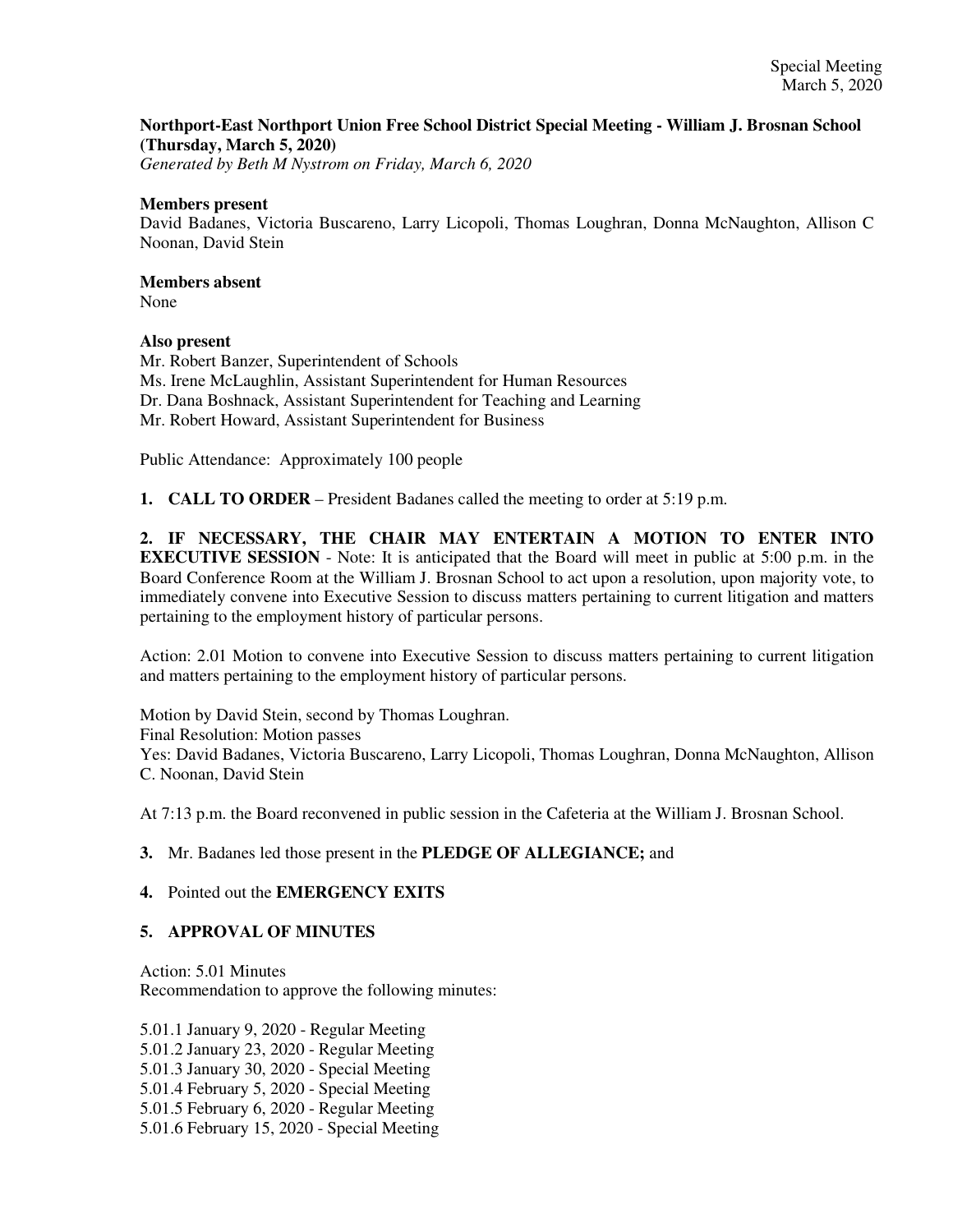Motion by Allison C Noonan, second by Victoria Buscareno. Final Resolution: Motion Passes Yes: David Badanes, Victoria Buscareno, Larry Licopoli, Thomas Loughran, Donna McNaughton, Allison C Noonan, David Stein

## **6. STUDENT AND STAFF RECOGNITION/ANNOUNCEMENTS FROM THE SUPERINTENDENT OF SCHOOLS**

Mr. Darryl St. George, High School Social Studies Teacher, addressed the Board regarding the Students for 60,000 trip to Kenya. Mr. St. George extended thanks on behalf of the students who participated in the trip. The community they went to in Kenya was beyond grateful for the students visiting and helping them. Mr. St. George said it was an incredible experience and presented the Board with a gift from the principal of the school in the community. On Tuesday, Students for 60,000 will be presenting a forum at the Northport Public Library.

Mr. Robert Banzer, Superintendent of Schools, stated that it has been a busy winter season for the students. The cheerleaders participated in nationals in Florida. Three teams were league champions, boys' basketball, girls' basketball and wrestling. The boys' basketball had an outstanding season and advanced to the AA finals. The girls' basketball were Suffolk County AA Champions and advance to the regionals on Sunday March 15<sup>th</sup> at St. Joseph's College. The wrestling team had six league champions and four all county. Two boy's varsity swimmers advanced to the NYS Championships. Winter track teammate Tom Ford was Suffolk County Champion.

Mr. Banzer stated that he received many emails, letters, phone calls, and had many conversations asking to him to reopen Northport Middle School before the end of the year if the test results come back satisfactory. He was asked if he would consider allowing the students and staff to go back. Mr. Banzer stated that should the results come back favorable they could consider that request. Just like the decision to close the school, facts will determine this decision. He would also consider that if a student and/or parent felt uncomfortable going back to Northport Middle School would he allow them to stay where they are. Mr. Banzer stated that PWGC is working on the report.

Mr. Banzer stated he sent out a letter regarding the Corona Virus last week. He attended a Suffolk County Superintendents' meeting yesterday regarding the topic. They reinforced hand washing, minimizing large gatherings, and if you are sick to stay home. Discussions also included what would happen if students start to get quarantined, what if larger scale decisions need to be made, how technology would help out, instructional and operational. Mr. Banzer stated that they don't have answers tonight but they are very aware and are working on things. They will continue to monitor this every closely.

Mr. Banzer stated that there were a couple of foreign trips schedule to go out. The Italy trip is meeting tonight and that trip is cancelled. The requests to go to Quebec and Iceland have been pulled as well.

Mr. Banzer congratulated the cast and crew of Powdered Wigs on the unbelievable performance of Chicago.

Presentations: 6.01 Bond/Capital Projects Update and Facilities Review

Mr. John Grillo of JAG Architects gave an update on the Bond work.

**Bellerose Avenue Elementary School**  *Description Status*  Asphalt Pavement, curbs and sidewalks Summer 2020 Bathroom Reconstruction **Partial Complete** Gymnasium H&V Replacement To Be Bid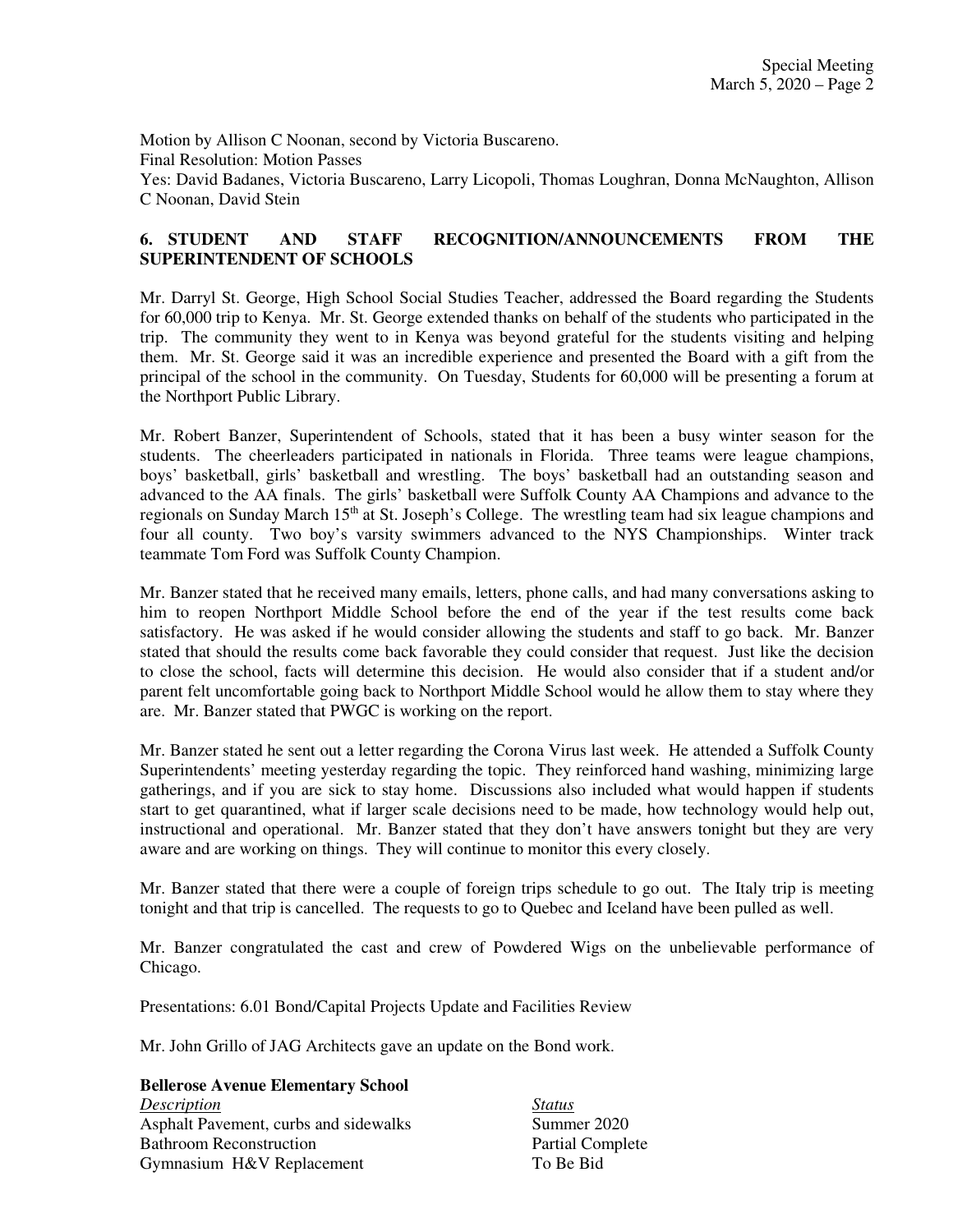| Corridor Ceiling Replacement | Complete |
|------------------------------|----------|
| Security/Vestibule Upgrades  | Complete |

### **Dickinson Avenue Elementary School**

*Description Status* Asphalt Pavement, curbs and sidewalks Complete Replace Existing Underground Heating Lines Complete Bathroom Reconstruction **Partial Complete** Classroom Casework Replacement and Pod Toilet Reconfiguration TBD Electrical Reconstruction TBD Security/Vestibule Upgrades Complete

#### **East Northport Middle School**

*Description Status* Asphalt Pavement, curbs and sidewalks Summer 2020 Athletic Field Reconstruction Punch List Running Track Replacement Punch List Science Lab Reconstruction Complete Stage Rigging and Lighting Replacement TBD Bathroom Reconstruction **Partial Complete** Security/Vestibule Upgrades Complete

### **Fifth Avenue Elementary School**

*Description Status* Asphalt Pavement, curbs and sidewalks Complete Classroom Sink and Counter Replacement Complete Classroom Lavatory Reconstruction – A Wing Summer 2020, Partial Complete Security/Vestibule Upgrades Complete

### **Northport High School**

*Description Status*

Science Lab Reconstruction – S Wing Complete Reconfiguration of South Entrance Summer 2021 HVAC Reconstruction Gymnasium Complete Bathroom Reconstruction – Commons Design Phase Asphalt Pavement, curbs and sidewalks Summer 2020/2021 Upgrade/Renovate/Redesign Athletic Fields Complete Main Stadium and Track Reconstruction Complete Sweeney Field Reconstruction Complete Replace Auditorium Stage Floor Summer 2021 Security/Vestibule Upgrades Complete

## **Norwood Avenue Elementary School**

## *Description Status*

Asphalt Pavement, curbs and sidewalks Summer 2020 Classroom Casework and Sink Replacement Complete Bathroom Reconstruction To Be Bid Security/Vestibule Upgrades Complete

### **Northport Middle School**

*Description Status* Asphalt Pavement, curbs and sidewalks Complete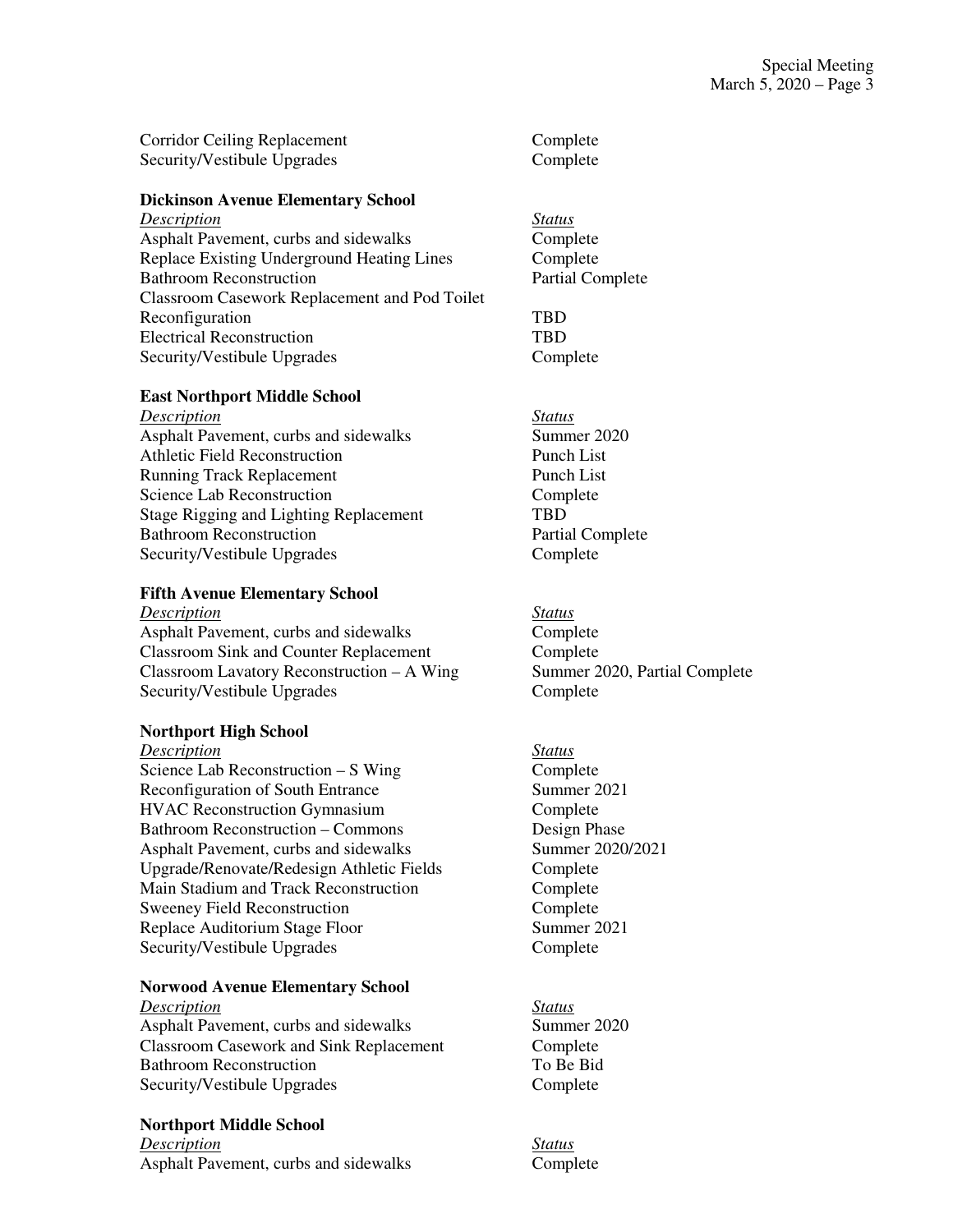| Window Replacement                                | Complete                |
|---------------------------------------------------|-------------------------|
| Corridor Ceiling Replacement (A,B,C Wings)        | Complete                |
| Ceiling Replacement – Main Office area            | Complete                |
| H&V Reconstruction Gymnasium                      | Complete                |
| Bathroom Reconstruction G Wing and at Main Office | <b>Partial Complete</b> |
| Classroom Reconstruction – FACS and Science       | Complete                |
| Athletic Field Reconstruction – baseball/softball | Complete                |
| Tennis Court Replacement                          | Complete                |
| <b>Running Track Replacement</b>                  | Complete                |
| Security/Vestibule Upgrades                       | <b>TBD</b>              |
| <b>Ocean Avenue Elementary School</b>             |                         |
| $D_{\text{nonline}}$                              | $C_{\frac{4}{2}}$       |

| Description                                  | <i>Status</i>           |
|----------------------------------------------|-------------------------|
| Asphalt Pavement, curbs and sidewalks        | <b>Partial Complete</b> |
| Replace Classroom Countertops and Casework – |                         |
| <b>B</b> Wing                                | Complete                |
| <b>Upgrade Kitchen Exhaust</b>               | Complete                |
| Security/Vestibule Upgrades                  | Complete                |

### **Pulaski Road Elementary School**

| Description                                     | <i>Status</i>           |
|-------------------------------------------------|-------------------------|
| Asphalt Pavement, curbs and sidewalks           | Complete                |
| <b>Classroom Sink and Cabinetry Replacement</b> | Complete                |
| Security/Vestibule Upgrades                     | Complete                |
| <b>Bathroom Reconstruction</b>                  | <b>Partial Complete</b> |

### **William J. Brosnan School/Administration Building**

| Description                            | <i>Status</i>           |
|----------------------------------------|-------------------------|
| Security/Vestibule Upgrades            | Complete                |
| Window Replacement                     | <b>TRD</b>              |
| <b>Exterior Masonry Reconstruction</b> | <b>Partial Complete</b> |
| <b>HVAC</b> Upgrades                   | <b>TBD</b>              |

Mr. Grillo reviewed the 2020 Building Condition Survey. The Building Condition Survey was initiated as a mandate by the New York State Education Department in 2020. The Building Condition Survey is to be completed and submitted to the State Education Department on a five year cycle. It is to be completed by a licensed Architect or Engineer detailing the inventory of the systems and/or building components within a building "The Nuts and Bolts". The Building Condition Survey does not address programmatic or space needs within a building.

The purpose of the Building Condition Survey is to determine the present condition of all of the occupied buildings within the district. The study is intended to provide the Board of Education and Central Administration with the necessary framework for budgetary planning of future capital and maintenance projects.

The following are the inspection requirements: Site utilities, site features, substructure, building envelope, interior spaces, plumbing, HVAC, electric, fire safety, accessibility, environment, indoor air quality, red cross, and storm water management systems. Mr. Grillo reviewed and example of the Building Condition Survey questions.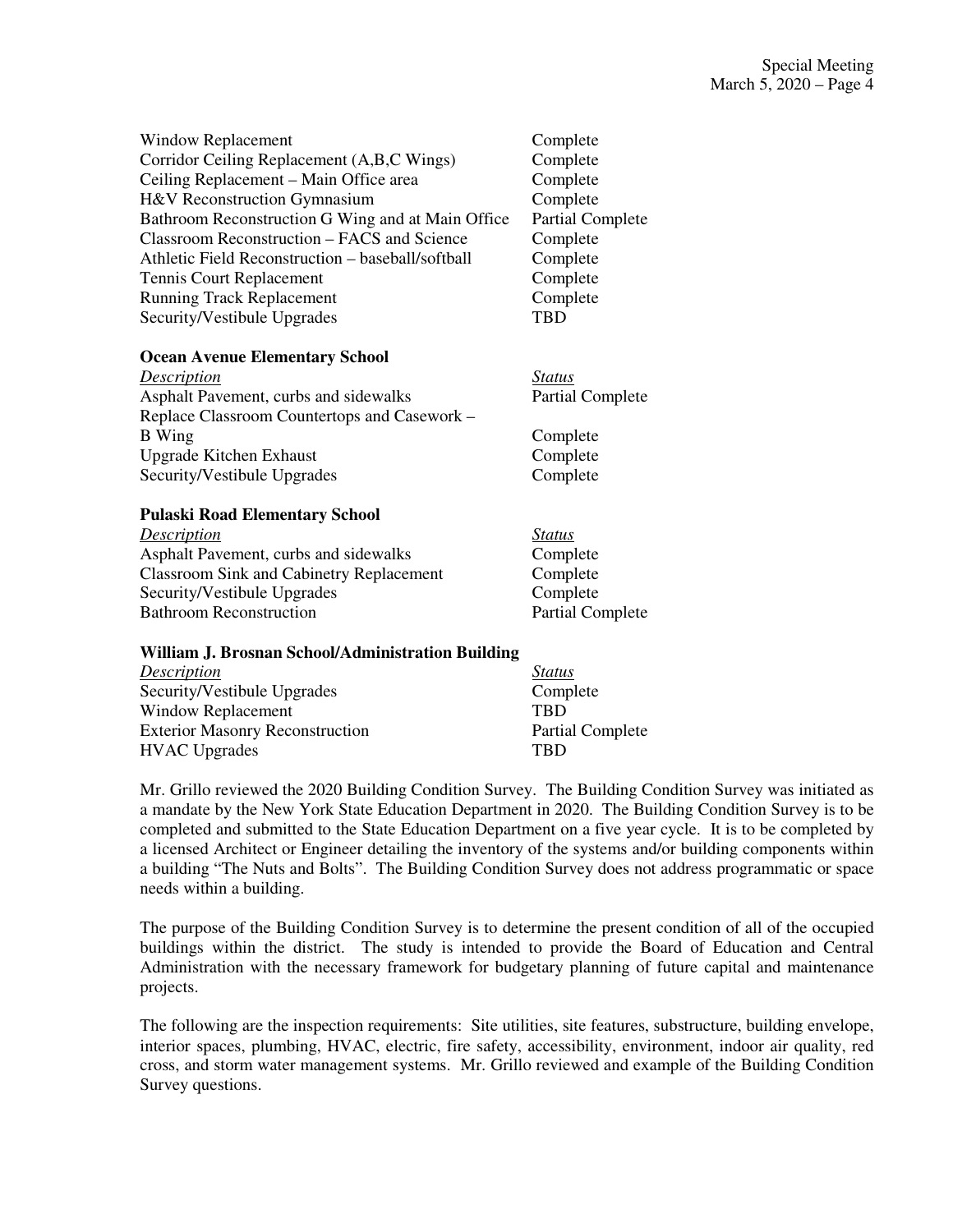Mr. Grillo reviewed the 2019 Education Law changes to the 2020 Building Condition Survey:

- Under the new statue, districts must conduct Building Condition Surveys (BCS) on a staggered schedule as assigned by the Commissioner in calendar years 2020 through 2024, and every five years on that same five year cycle thereafter.
- To develop the schedule, NYSED created five groupings within the State.
- Northport School District BCS 2024
- Northport UFSD 2020 AVI and 2022 AVI or Annual Visual Inspection to be completed by a Code Enforcement Official.

The District requested John A. Grillo Architect, P.C. to conduct a district inspection of all buildings along with the mandated Annual Visual Inspection. The inspection was conducted December 2019 to February 2020. The evaluation was treated like a Building Condition Survey and developed the following categories: Sitework, athletic fields and court yards; smoke zone exiting; ADA casework, nurses office, interior and exterior access; roof replacement; exterior building repair – masonry, windows and exterior doors; HVAC; finishes – ceiling, lighting and flooring; interior doors, hardware and security; programmatic needs – library, little theater, etc.

Mr. Grillo reviewed the buildings costs associated with each category at each of the 10 buildings: Bellerose ES - \$2,753,641; Dickinson ES - \$6,194,651; East Northport MS - \$4,275,973; Fifth Ave. ES - \$5,985,189; Northport HS - \$28,636,760; Northport MS - \$9,148,129; Norwood ES - \$6,420.762; Ocean Ave. ES - \$4,376,140; Pulaski Road ES - \$6,464,593; William J. Brosnan - \$6,108,792; totaling \$80,364,630.

There was a discussion regarding roof replacements, solar energy, HVAC refurbishing, detailed bond expenditure report, chart of work to be completed, overall debt service schedule, programmatic needs, handicapped access and elevators, and commons bathrooms.

## **7. DISCUSSION OF SUPERINTENDENT'S PROPOSED 2020-2021 BUDGET**

Mr. Banzer presented the proposed 2020-2021 budget overview including the budget development calendar, budget history, and revenue sources – tax levy.

The Buildings and Grounds budget highlights include the following target goals:

- Continue to focus on preventative maintenance.
- Expand "Green Clean" initiatives.
- Seek efficiencies  $\&$  productivity through best practices  $\&$  equipment purchases.

Initiatives:

- Purchase of Orbio site generation systems for additional buildings.
- Batter powered equipment (ex. Burnishers, vacuums and Imops) and auto scrubbers.
- Purchase of district truck with plow.
- Mower multi-use
- Employee training through professional development (3M training, Samsung, and NYSSFA).

The proposed 2020-2021 Budget for Buildings and Grounds is \$3,909,050, a \$3,000 reduction from the 2019-2020 budget.

The Security 2020-2021 target goals:

- Continue to enhance safety & security district-wide
- Utilize technology to enhance safety & security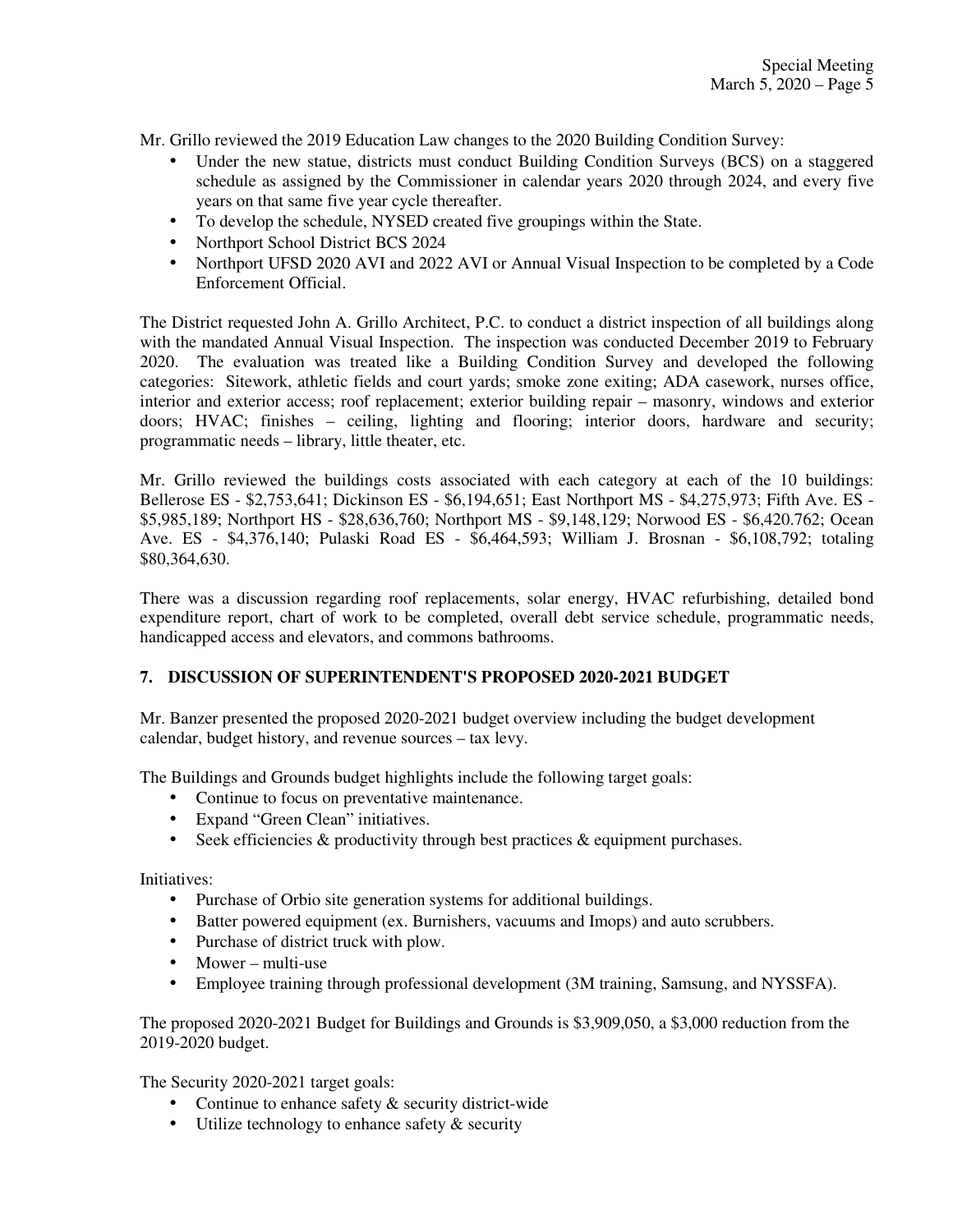Initiatives:

- Door Ajar system
- Anonymous Reporting
- Stop the Bleed kits
- Upgrades to security infrastructure systems
	- o Improve resilience and migration to open source
		- Access controls
		- Video storage
- Staff training

The proposed 2020-2021 Security Budget is \$530,408, an increase of \$30,057 from the 2019-2020 budget.

The Transportation 2020-2021 target goals:

- **Improve transportation services**
- Achieve efficiencies in routes

Initiatives:

- **Transportation Study** 
	- o Efficiencies in routing and scheduling of buses.
- New Propane school bus
- Utility vehicle with a snow plow
- New transportation contract to include technology improvements
- Training/Professional Development

The proposed 2020-2019 Transportation Budget is \$7,518,715, a reduction of \$7,533,226 from the 2019- 2020 budget.

The total proposed 2020-2021 budget for Buildings & Grounds, Security and Transportation is \$11,958,173, an increase from the 2019-2020 budget of \$12,546 (0.11%).

Discussion: 7.01 Discussion of Buildings & Grounds, Transportation and Security in following Budget Function Codes:

The Board reviewed and discussed the following function codes in the 2020-2021 proposed budget:

| <b>Function Code</b> | Description                             |
|----------------------|-----------------------------------------|
| 1620                 | <b>Operation of Plant</b>               |
| 1621                 | Maintenance of Plant                    |
| 1660                 | Central Warehouse                       |
| 1670                 | <b>Central Printing and Mailing</b>     |
| 5510                 | <b>District Operated Transportation</b> |
| 5540                 | <b>Contract Transportation</b>          |

## **8. SUPERINTENDENT'S REPORT, GENERAL - FOR BOARD ACTION**

Action: 8.01 Personnel Actions Report

Recommendation to approve the attached Personnel Actions Report (attached and made part of the official minutes)

Motion by David Stein, second by Thomas Loughran. Final Resolution: Motion Passes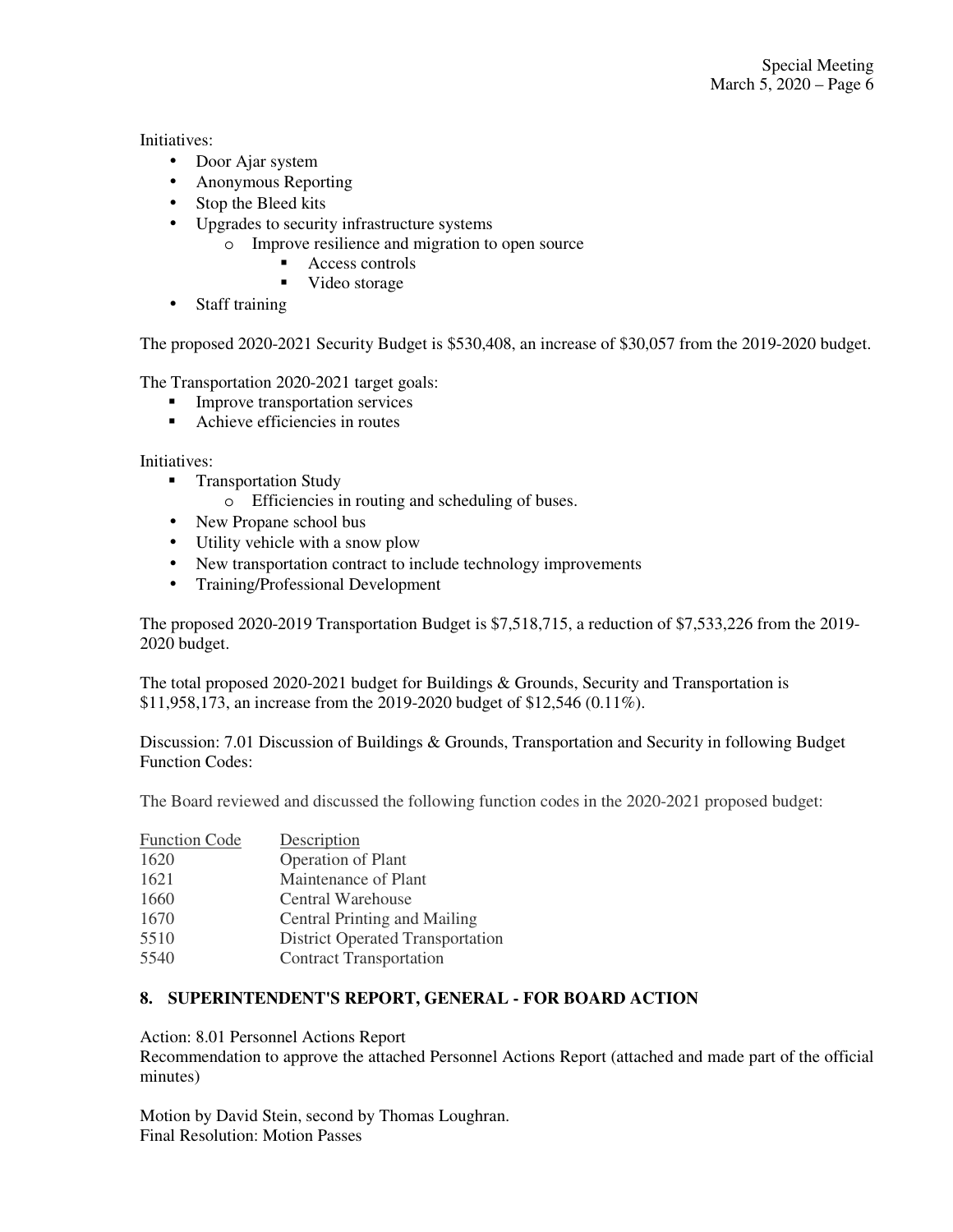Yes: David Badanes, Victoria Buscareno, Larry Licopoli, Thomas Loughran, Donna McNaughton, Allison C Noonan, David Stein

President Badanes announced the retirements of Jose Ortiz - Custodial Worker I, Robert Stillwagon - Custodial Worker I and Edward Diaz - Custodial Worker I.

Action: 8.02 Schedule J - Committee on Special Education Recommendation to approve Schedule J - Committee on Special Education

Motion by David Stein, second by Thomas Loughran. Final Resolution: Motion Passes Yes: David Badanes, Victoria Buscareno, Larry Licopoli, Thomas Loughran, Donna McNaughton, Allison C Noonan, David Stein

Action: 8.03 Calendar of Board Meetings Recommendation to approve the Calendar of Board Meetings for 2020-2021

Motion by David Stein, second by Thomas Loughran. Final Resolution: Motion Passes Yes: David Badanes, Victoria Buscareno, Larry Licopoli, Thomas Loughran, Donna McNaughton, Allison C Noonan, David Stein

Action: 8.04 Foreign/Overnight Travel with Students Recommendation to approve the following Foreign/Overnight Travel with Students:

8.04.1 West Virginia - April 9, 2020 - April 16, 2020 - Students for 60,000

Motion by David Stein, second by Thomas Loughran. Final Resolution: Motion Passes Yes: David Badanes, Victoria Buscareno, Larry Licopoli, Thomas Loughran, Donna McNaughton, Allison C Noonan, David Stein

## **9. SUPERINTENDENT'S REPORT, FINANCIAL - FOR BOARD ACTION**

Action: 9.01 BIDS Recommendation to take specified action on the following BIDS:

9.01.1 AWARD: Medical Supplies and Equipment 9.01.2 AWARD: Physical Education Supplies and Equipment

Motion by David Stein, second by Victoria Buscareno. Final Resolution: Motion Passes Yes: David Badanes, Victoria Buscareno, Larry Licopoli, Thomas Loughran, Donna McNaughton, Allison C Noonan, David Stein

Action, Motion to Extend Meeting At 10:30 p.m. recommendation to extend the meeting.

Motion by David Stein, second by Thomas Loughran. Final Resolution: Motion Passes Yes: David Badanes, Victoria Buscareno, Larry Licopoli, Thomas Loughran, Donna McNaughton, Allison C Noonan, David Stein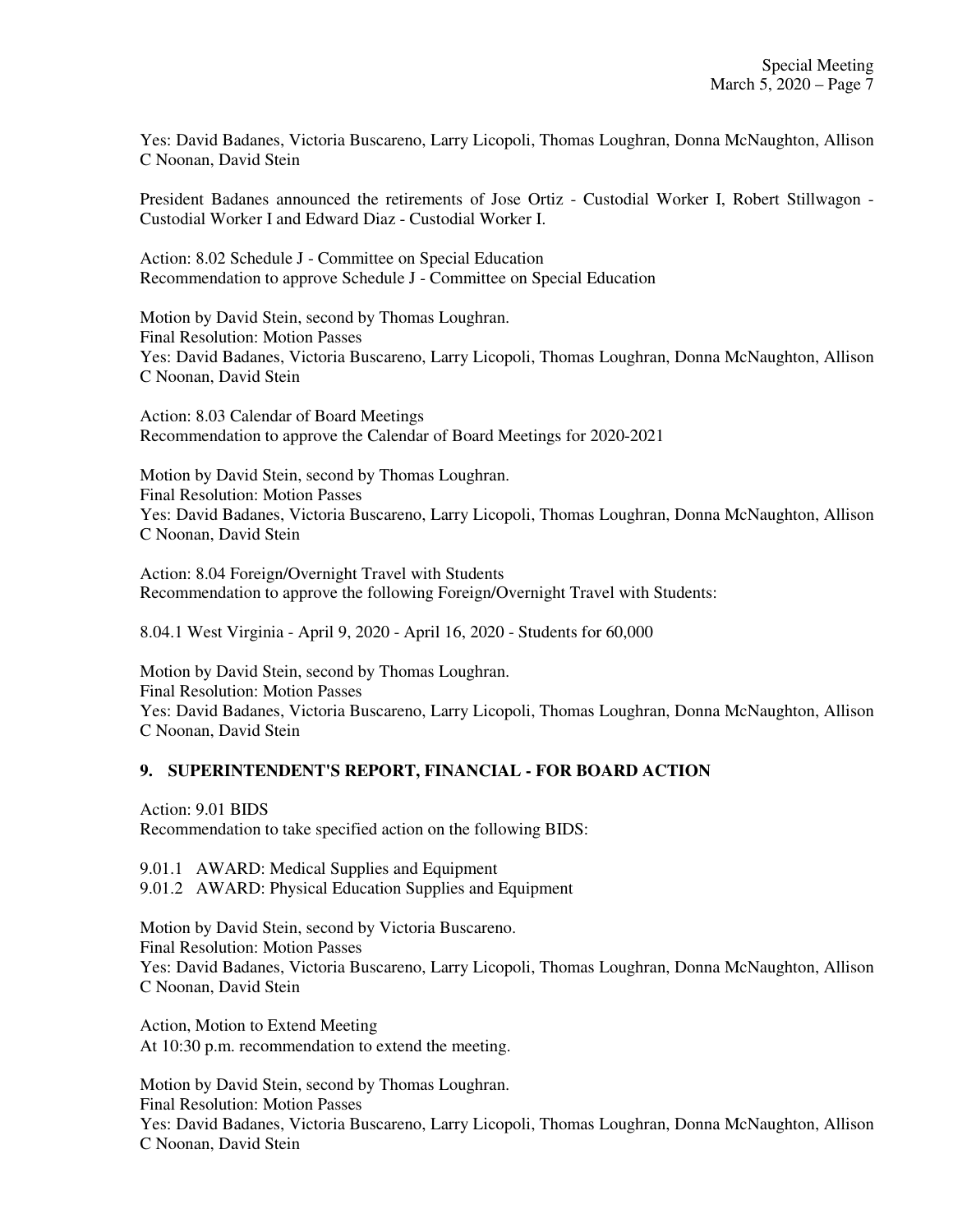Action, Information: 9.02 Surplus Equipment

Recommendation to declare the attached list of equipment, owned by the School District that is no long cost effective to repair, as surplus and dispose of according to Board Policy.

Motion by David Stein, second by Victoria Buscareno. Final Resolution: Motion Passes Yes: David Badanes, Victoria Buscareno, Larry Licopoli, Thomas Loughran, Donna McNaughton, Allison C Noonan, David Stein

Action: 9.03 Three Village CSD Contract for Automatic Temperature Control Service & Repair #B20-002 Recommendation to approve the following resolution authorizing piggybacking on the Three Village Central School District Contract for Automatic Temperature Control Service & Repair #B20-003:

"WHEREAS, Three Village CSD has made available to other municipalities a contract for Automatic Temperature Control Service & Repair; and

WHEREAS, said contract Automatic Temperature Control Service & Repair was let for bid consistent with the requirements of General Municipal Law, section 103; and

WHEREAS, the Northport-East Northport U.F.S.D. is permitted to utilize said contract in accordance with the terms and conditions of the bid and requirements of General Municipal Law, section 103; and

NOW, THEREFORE, BE IT RESOLVED, that the Board of Education hereby authorizes the purchase of Automatic Temperature Control Service & Repair from Three Village CSD Bid #20-003 in accordance with the requirements of General Municipal Law, section 103."

Motion by David Stein, second by Victoria Buscareno.

Final Resolution: Motion Passes

Yes: David Badanes, Victoria Buscareno, Larry Licopoli, Thomas Loughran, Donna McNaughton, Allison C Noonan, David Stein

Action: 9.04 Contemporary Tours Northport High School Field Trip to Baltimore, MD/Washington, DC Recommendation to approve the following resolution:

"RESOLVED, that the Board of Education authorizes the Northport-East Northport Union Free School District to enter into a contract with Contemporary Tours for the purpose of providing a Northport High School Symphony Orchestra group tour to Baltimore, Maryland and Washington, D..C. subject to the preparation of a written agreement by counsel.

FURTHER RESOLVED, that the Board of Education authorizes the President to execute a contract to this effect."

Motion by David Stein, second by Victoria Buscareno. Final Resolution: Motion Passes Yes: David Badanes, Victoria Buscareno, Larry Licopoli, Thomas Loughran, Donna McNaughton, Allison C Noonan, David Stein

Action: 9.05 Establishment of Scholarships Recommendation to approve the following resolutions to establish a Fort Salonga (IGA) Richard G. Costello Memorial Scholarship and a Charles and Helen Reichert Family Foundation Scholarship:

"RESOLVED, that the Board of Education approve the establishment of the Fort Salonga (IGA) Richard G. Costello Memorial Scholarship in the amount of \$1,000.00 to be awarded annually to a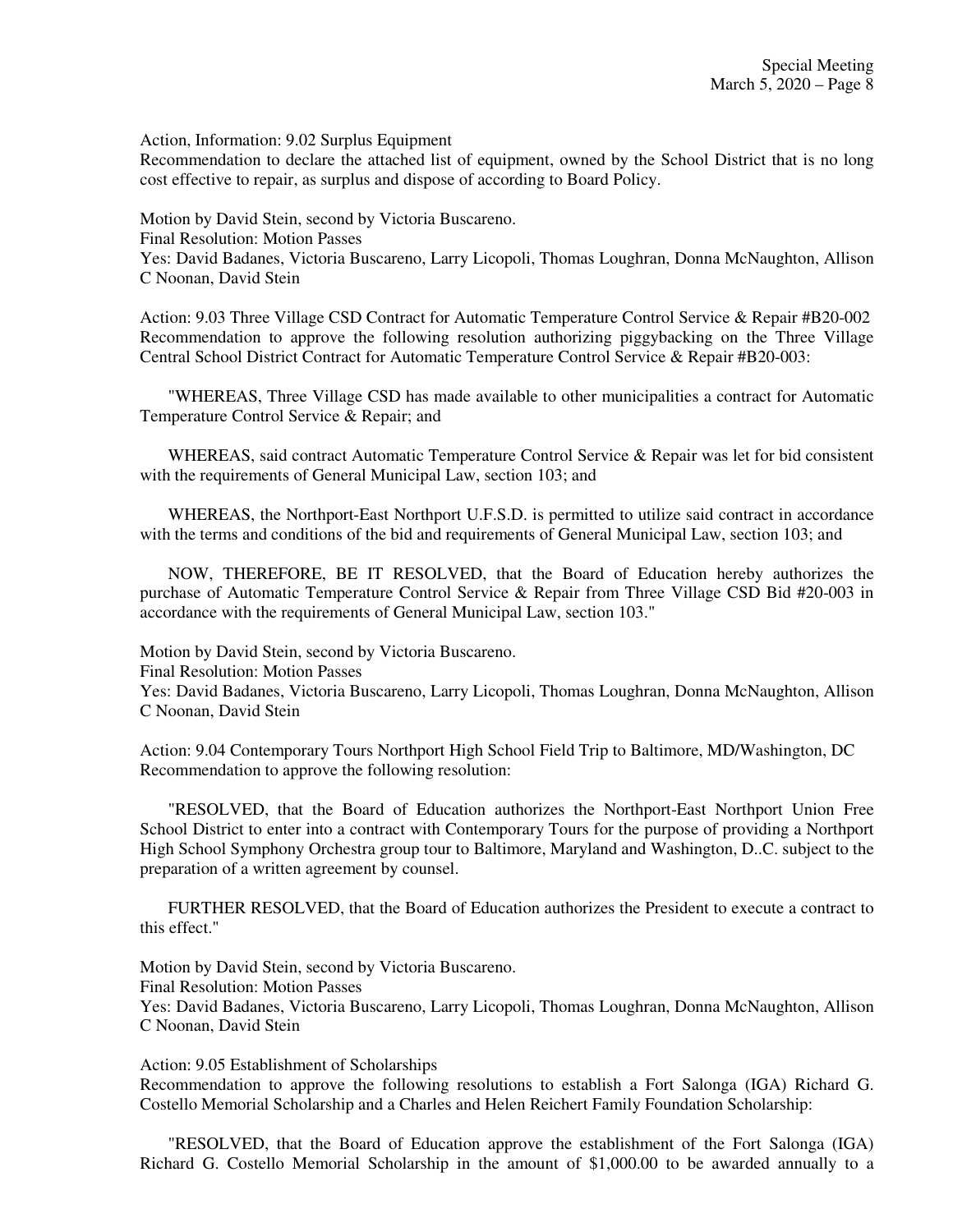college-bound Northport High School senior who has volunteered services to his or her community. Financial need will be considered."

"RESOLVED, that the Board of Education approve the establishment of the Charles and Helen Reichert Family Foundation Scholarship in the amount of \$1,000.00 to be awarded annually to a collegebound Northport High School senior who has demonstrated community service and volunteerism. Financial need will be considered."

Motion by David Stein, second by Victoria Buscareno. Final Resolution: Motion Passes Yes: David Badanes, Victoria Buscareno, Larry Licopoli, Thomas Loughran, Donna McNaughton, Allison C Noonan, David Stein

Action: 9.06 Donation of Outdoor Buddy Bench Recommendation to approve the following resolution:

"RESOLVED, that the Board of Education accept a donation of a Traditional Buddy Bench, 6', desert tan color, including surface mount, valued at \$939.55. The bench has been donated by Mrs. Madeline Mirenda in memory of Bob Demling."

Motion by David Stein, second by Victoria Buscareno. Final Resolution: Motion Passes Yes: David Badanes, Victoria Buscareno, Larry Licopoli, Thomas Loughran, Donna McNaughton, Allison C Noonan, David Stein

Action: 9.07 Norwood Avenue Field Trip Donation Recommendation to approve the following resolution:

"BE IT RESOLVED, that the Board of Education hereby gratefully accepts a donation of \$3,160 from Northport-East Northport residents, for the purposes of covering the costs of the 5th Grade field trip to the Statue of Liberty and increase the 2019-2020 budget coded A2110.4010.00.2901 by \$3,160 for this purpose.

BE IT RESOLVED, that the Board of Education hereby approves an increase in the revenue code A2705 of the 2019-2020 budget by \$3,160 with the understanding that this increase in revenue is the result of donations from Northport-East Northport residents."

Motion by David Stein, second by Victoria Buscareno. Final Resolution: Motion Passes Yes: David Badanes, Victoria Buscareno, Larry Licopoli, Thomas Loughran, Donna McNaughton, Allison C Noonan, David Stein

Action: 9.08 Urban Studies Field Trip Donation Recommendation to approve the following resolution:

"BE IT RESOLVED, that the Board of Education hereby gratefully accepts a donation of \$990 from Northport-East Northport residents, for the purpose of covering the cost of transportation for the Northport High School Urban Studies class field trips to New York City on January 9 and January 15, 2020 and increase the 2019-2020 budget code A2110.4161.30.2903 by \$990 for this purpose.

BE IT RESOLVED, that the Board of Education hereby approves an increase in the revenue code A2705 of the 2019-2020 budget by \$990 with the understanding that this increase in revenue is the result of donations from Northport-East Northport residents."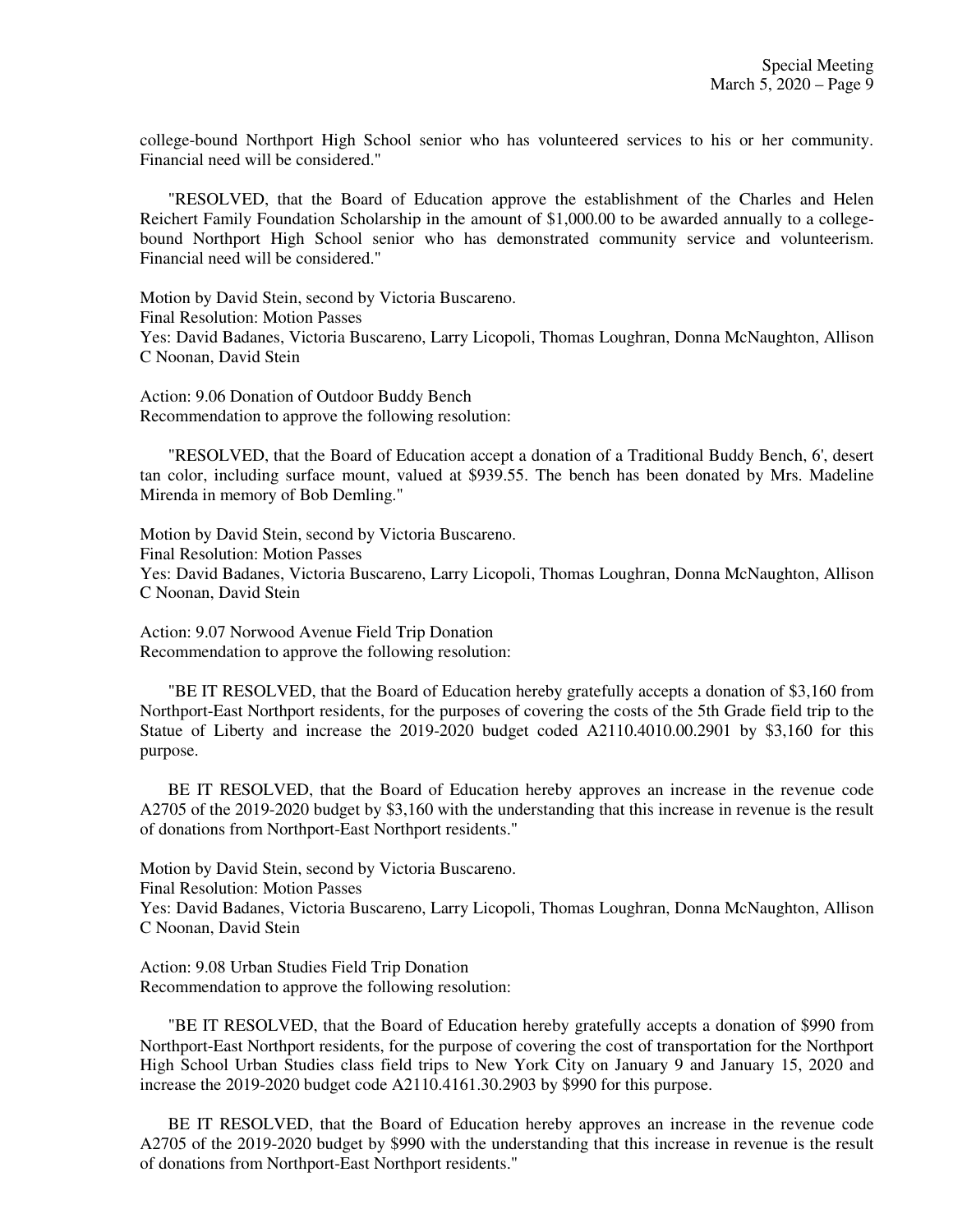Motion by David Stein, second by Victoria Buscareno. Final Resolution: Motion Passes Yes: David Badanes, Victoria Buscareno, Larry Licopoli, Thomas Loughran, Donna McNaughton, Allison C Noonan, David Stein

Action: 9.09 Rohan Murphy

Recommendation to approve a Supplementary Education Services Agreement between the Northport-East Northport Union Free School District and Rohan Murphy for an assembly presentation to 7th grade students, for a total not to exceed \$1,200.00 (ENMS and NMS)

Motion by David Stein, second by Victoria Buscareno. Final Resolution: Motion Passes Yes: David Badanes, Victoria Buscareno, Larry Licopoli, Thomas Loughran, Donna McNaughton, Allison C Noonan, David Stein

Action: 9.10 Music Theater International's Kids Collection Recommendation to approve a Production Contract between the Northport-East Northport Union Free School District and Music Theater International for Disney's Aristocats Kids (OAS)

Motion by David Stein, second by Victoria Buscareno. Final Resolution: Motion Passes Yes: David Badanes, Victoria Buscareno, Larry Licopoli, Thomas Loughran, Donna McNaughton, Allison C Noonan, David Stein

Action: 9.11 Music Theater International's Broadway Junior Collection Recommendation to approve a Production Contract between the Northport-East Northport Union Free School District and Music Theater International for Disney's Moana, Jr (NMS)

Motion by David Stein, second by Victoria Buscareno. Final Resolution: Motion Passes Yes: David Badanes, Victoria Buscareno, Larry Licopoli, Thomas Loughran, Donna McNaughton, Allison C Noonan, David Stein

Action: 9.12 John W. Engeman Theater at Northport Recommendation to approve a Rider to Agreement between the Board of Education of the Northport-East Northport Union Free School District and the John W. Engeman Theater at Northport (NAS)

Motion by David Stein, second by Victoria Buscareno. Final Resolution: Motion Passes Yes: David Badanes, Victoria Buscareno, Larry Licopoli, Thomas Loughran, Donna McNaughton, Allison C Noonan, David Stein

Action: 9.13 Cleary School for the Deaf

Recommendation to approve a 2019-2020 Agreement for Receipt of IDEA Flow-Through Funding Allocations between the Board of Education of the Northport-East Northport Union Free School District and Cleary School for the Deaf.

Motion by David Stein, second by Victoria Buscareno. Final Resolution: Motion Passes Yes: David Badanes, Victoria Buscareno, Larry Licopoli, Thomas Loughran, Donna McNaughton, Allison C Noonan, David Stein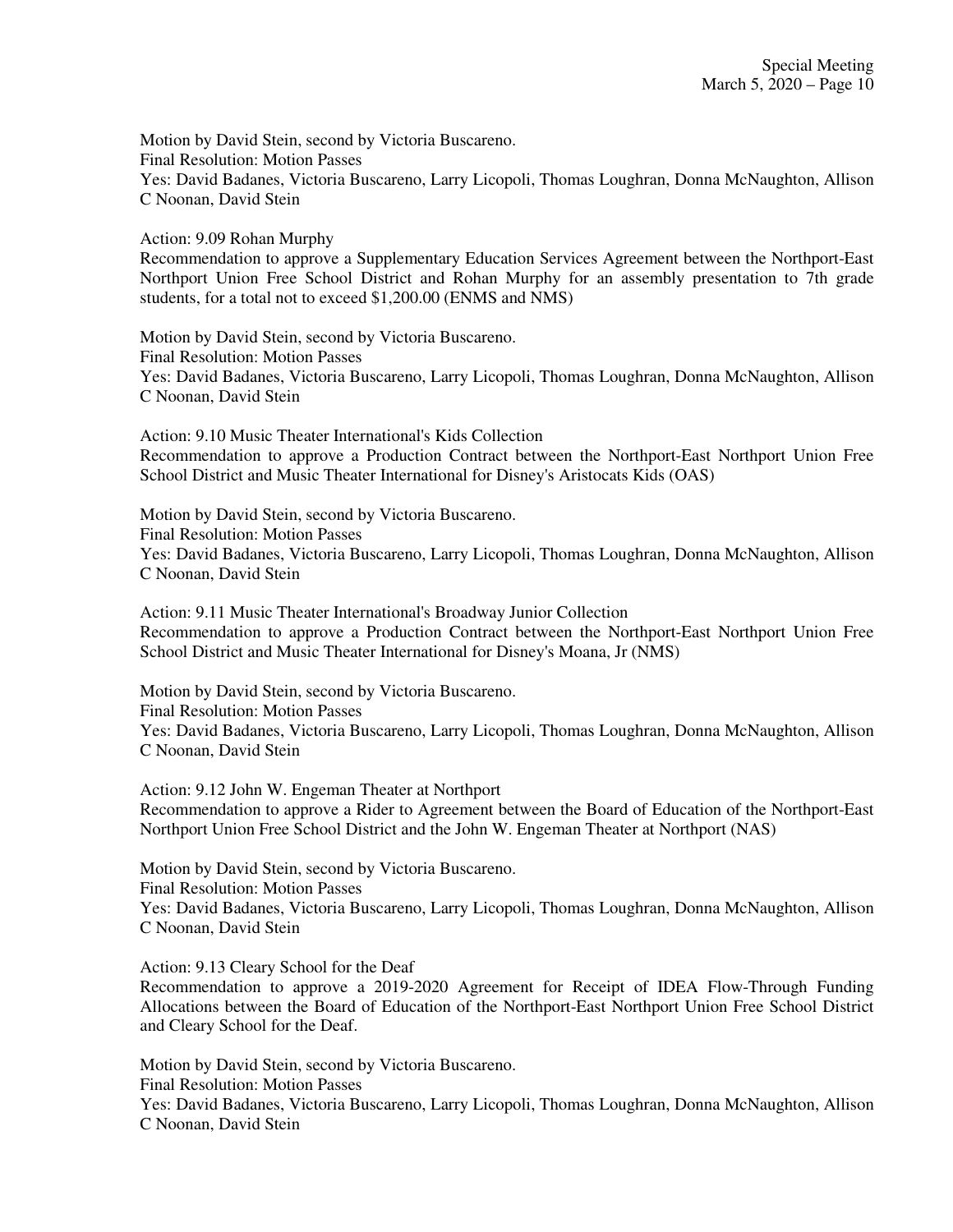Action: 9.14 Health Services Contracts

Recommendation to authorize the Board President to sign a contract with the following districts to provide Health Services for Northport-East Northport students attending school in that district during the 2019- 2020 school year:

- 9.14.1 Uniondale Union Free School District, one (1) student attending Kellenberg MHS @ \$863.07, totaling \$863.07
- 9.14.2 Syosset Central School District, one (1) student attending St. Edward the Confessor School @ \$1,018.25 and eight (8) students attending Our Lady of mercy Academy @ \$1,018.24, totaling \$9,164.16
- 9.14.3 Commack Union Free School District, nine (9) students attending Holy Family @ \$1,319.33, totaling \$11,873.97

Motion by David Stein, second by Victoria Buscareno.

Final Resolution: Motion Passes

Yes: David Badanes, Victoria Buscareno, Larry Licopoli, Thomas Loughran, Donna McNaughton, Allison C Noonan, David Stein

Action: 9.15 Commack Union Free School District

Recommendation to approve a 2019-2020 Agreement between the Northport-East Northport Union Free School District and the Commack Union Free school District (Spec. Ed.)

Motion by David Stein, second by Victoria Buscareno.

Final Resolution: Motion Passes

Yes: David Badanes, Victoria Buscareno, Larry Licopoli, Thomas Loughran, Donna McNaughton, Allison C Noonan, David Stein

Action: 9.16 Suffolk County Vanderbilt Mansion/Museum/Planetarium Recommendation to approve a Contract between the Northport-East Northport Union Free School District and the Suffolk County Vanderbilt Mansion/Museum/Planetarium (NMS)

Motion by David Stein, second by Victoria Buscareno.

Final Resolution: Motion Passes

Yes: David Badanes, Victoria Buscareno, Larry Licopoli, Thomas Loughran, Donna McNaughton, Allison C Noonan, David Stein

Action: 9.17 Smithtown Central School District

Recommendation to approve a 2018-2019 and 2019-2020 Special Education Services Contract between the Board of Education of the Northport-East Northport Union Free School District and the Board of Education of the Smithtown Central School District (Spec. Ed.)

Motion by David Stein, second by Victoria Buscareno. Final Resolution: Motion Passes Yes: David Badanes, Victoria Buscareno, Larry Licopoli, Thomas Loughran, Donna McNaughton, Allison C Noonan, David Stein

Action: 9.18 Claims Auditor's Report

Recommendation to approve the Claims Auditor's Report for Warrants and Schedule of Claims for payments dated:

January 10, 2020 (Payroll Trust & Agency Warrant), January 15, 2020 (Accounts Payable Warrant), January 24, 2020 (Payroll Trust & Agency Warrant), January 31, 2020 (Accounts Payable Warrant), January 2020 (Claims Audit Report)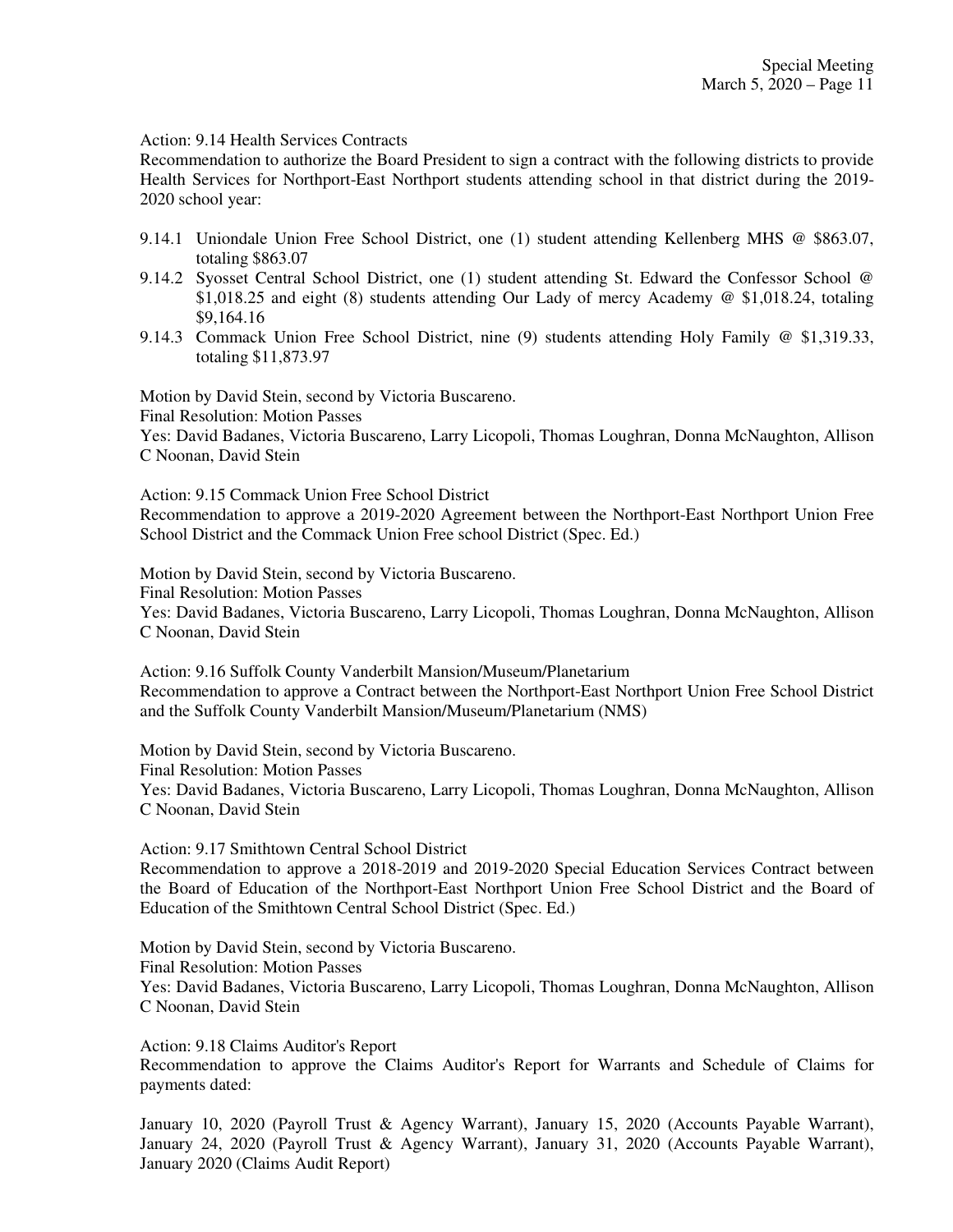Motion by David Stein, second by Victoria Buscareno. Final Resolution: Motion Passes Yes: David Badanes, Victoria Buscareno, Larry Licopoli, Thomas Loughran, Donna McNaughton, Allison C Noonan, David Stein

Action: 9.19 Claims Auditor's Report - Payroll Audit Recommendation to approve the Claims Auditor's Report - Payroll Audit for the Payroll Distribution/Audit dated January 1, 2020 (NHS)

Motion by David Stein, second by Victoria Buscareno. Final Resolution: Motion Passes Yes: David Badanes, Victoria Buscareno, Larry Licopoli, Thomas Loughran, Donna McNaughton, Allison C Noonan, David Stein

Action: 9.20 Transfer of General Fund Appropriations Recommendation to approve Transfer of General Fund Appropriations in the 2019-2020 fiscal year (\$2,050,903.06)

Motion by David Stein, second by Victoria Buscareno. Final Resolution: Motion Passes Yes: David Badanes, Victoria Buscareno, Larry Licopoli, Thomas Loughran, Donna McNaughton, Allison C Noonan, David Stein

Action: 9.21 Transfer of Special Aid Fund Appropriations Recommendation to approve Transfer of Special Aid Fund Appropriations in the 2019-2020 fiscal year (\$65,000.00)

Motion by David Stein, second by Victoria Buscareno. Final Resolution: Motion Passes Yes: David Badanes, Victoria Buscareno, Larry Licopoli, Thomas Loughran, Donna McNaughton, Allison C Noonan, David Stein

Action: 9.22 Transfer of Capital Fund Appropriations Recommendation to approve Transfer of Capital Fund Appropriations in the 2019-2020 fiscal year (\$18,930.00)

Motion by David Stein, second by Victoria Buscareno. Final Resolution: Motion Passes

Yes: David Badanes, Victoria Buscareno, Larry Licopoli, Thomas Loughran, Donna McNaughton, Allison C Noonan, David Stein

Action: 9.23 Emergency Resolution Recommendation to approve the following resolution:

"WHEREAS, on or about January 17, 2020 the School District's environmental consultant discovered benzene/mercury in the underground injection control wells at Northport Middle School;

WHEREAS, such condition required immediate remedial action in order to preserve the health and safety and welfare of the students and staff in the building and to preserve the integrity of the building.

NOW, THEREFORE, BE IT RESOLVED, that the Board of Education declares the existence of benzene/mercury in the underground injection control wells to be an emergency; and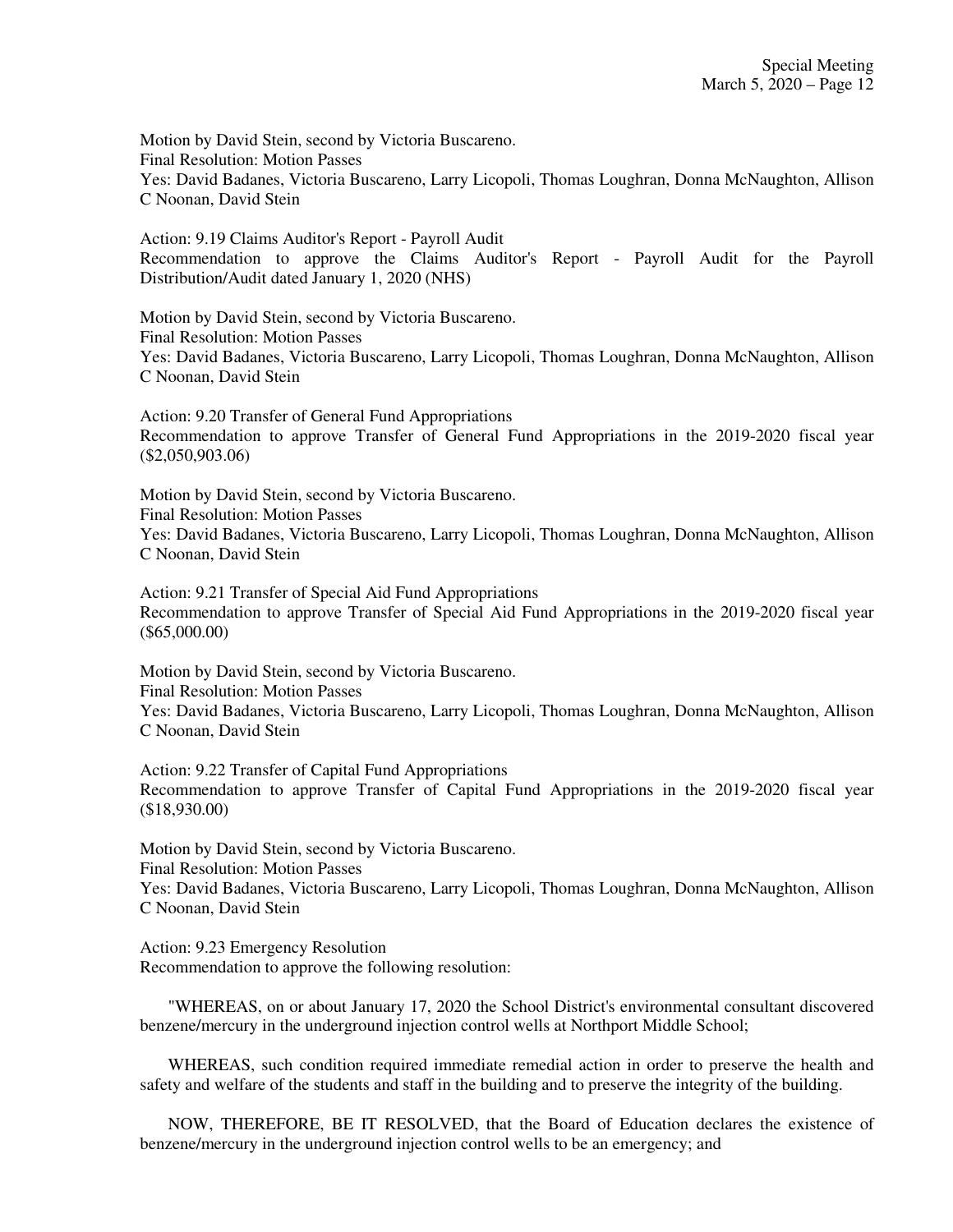BE IT FURTHER RESOLVED that the Board of Education authorizes the work necessary to correct the above-described condition at Northport Middle School as an ordinary contingent expense of the School District and further authorizes the Superintendent of Schools to take the necessary legal steps to correct said condition."

Motion by David Stein, second by Victoria Buscareno. Final Resolution: Motion Passes

Yes: David Badanes, Victoria Buscareno, Larry Licopoli, Thomas Loughran, Donna McNaughton, Allison C Noonan, David Stein

Action: 9.24 RCP Consultants Inc

Recommendation to approve a Supplementary Education Services Agreement between the Northport-East Northport Union Free School District and Rose Peppe/RCP Consultants Inc. to provide assistance in guiding personnel in the preparation for the on-side audit for Title IA, Title IIA, and Title IV for the 2019- 2020 school year, in the amount of \$1,800 per day (T&L)

Motion by David Stein, second by Victoria Buscareno. Final Resolution: Motion Passes Yes: David Badanes, Victoria Buscareno, Larry Licopoli, Thomas Loughran, Donna McNaughton, Allison C Noonan, David Stein

## **10. SUPERINTENDENT'S REPORT - FOR INFORMATION ONLY**

Information: 10.01 Schedule H - Use of Facilities

Information: 10.02 UTN PDC

Information: 10.03 NASA PDC

### **11. NEW BUSINESS**

Discussion: 11.01 Western Suffolk BOCES Board of Education

Letter received from Ms. Joanne Klein, Clerk of the Board, Western Suffolk BOCES regarding nominations for candidates to fill three at-large vacancies on the Western Suffolk BOCES Board of Education which must be submitted by March 20, 2020. The budget vote and elections will be held in the component school districts on Tuesday, April 28, 2020. There were no nominations to the Western Suffolk BOCES Board of Education.

**12. ADJOURNMENT** - Board policy requires adjournment by 10:30 pm, unless meeting is extended by vote.

Information: 12.01 Upcoming Meetings

SPECIAL MEETING TO DISCUSS PROPOSED BUDGET Instruction, Technology, BOCES, Special Education Thursday, March 12, 2020 7:00 p.m. William J. Brosnan School

SPECIAL MEETING TO DISCUSS PROPOSED BUDGET Personnel & Benefits Thursday, March 19, 2020